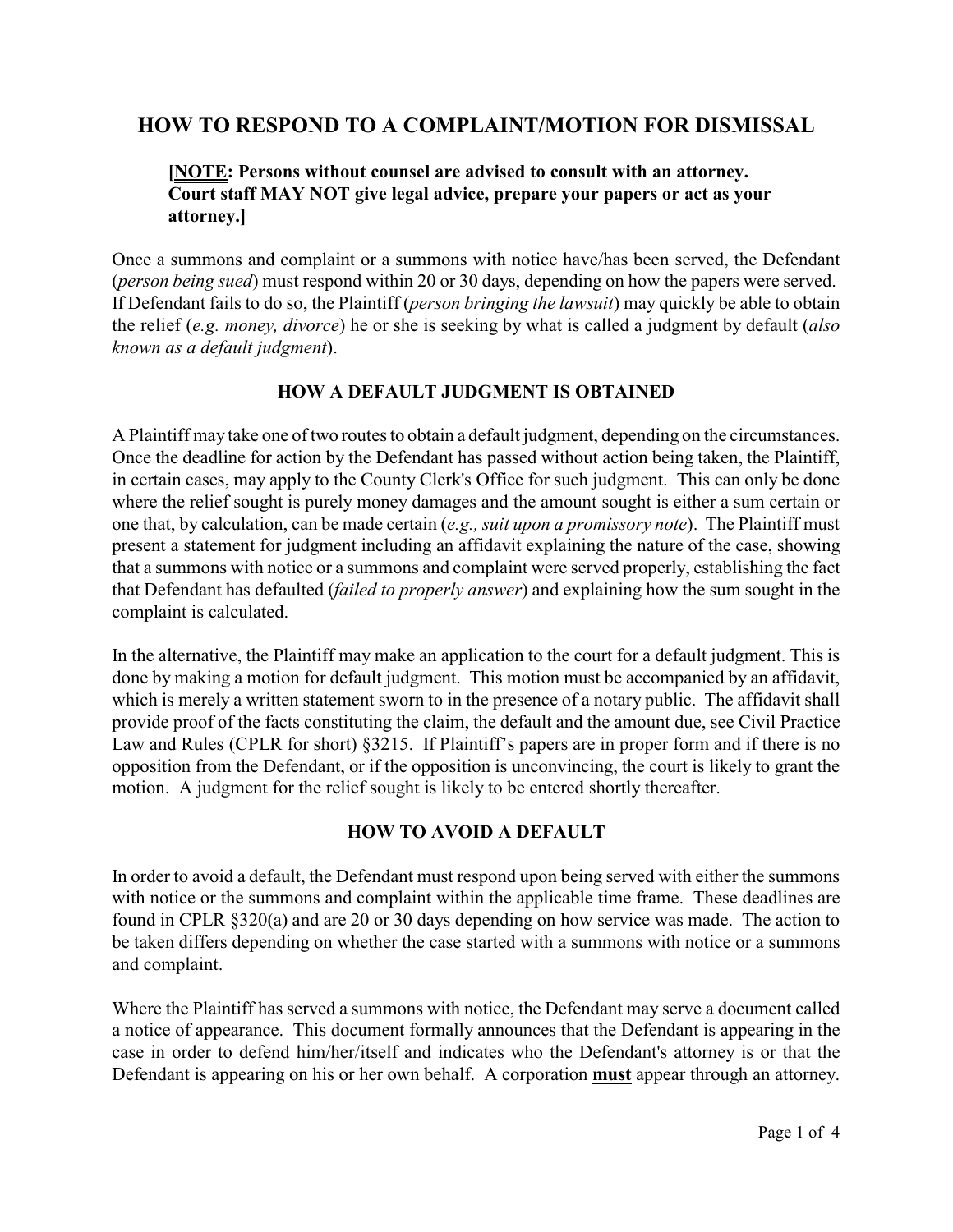There is no such thing as a corporation appearing in a self-represented capacity. A corporation that attempts to do so may lose the case for this reason. If the Defendant serves and files a notice of appearance, then he or she has formally appeared in the case but is generally not aware, beyond the brief description on the summons with notice, what the Plaintiff is claiming the case is about. The notice of appearance is therefore usually accompanied bya demand for a complaint, that is a demand that the Plaintiff serve a formal complaint. The service of this demand puts the ball back in the Plaintiff's court, requiring him or her to serve a complaint within 20 days from the service of the demand. If the Plaintiff fails to do so, the Defendant may make a motion to dismiss the case.

Once a complaint has been served, either at the start of the case or in response to the service of a notice of appearance and a demand for a complaint, the Defendant must address the lawsuit started by the Plaintiff by either serving an answer or making and serving a motion to dismiss. The answer and motion to dismiss are discussed in the following sections.

#### **THE ANSWER**

An answer, like a complaint, is a formal statement of a party's position regarding the case, in particular, the Defendant's and in response to the Plaintiff s accusations. The answer and any other statements or allegations make up the framework of the case.

The format of the answer resembles the complaint. The body of the answer consists of a series of numbered paragraphs, each corresponding to a paragraph of the complaint and responding to all allegations therein contained. As to each separatelynumbered allegation in thePlaintiff's complaint, the Defendant must respond by admitting its truth, denying its truth, or denying possession of knowledge or information sufficient to permit an admission or denial. Each allegation of a complaint that is not responded to is deemed to have been admitted.

The answer may and sometimes must contain affirmative defenses (CPLR §3018[b]). Certain defenses, such as lack of proper service of the summons and complaint, are waived if the Defendant does not assert them in an answer or in a motion to dismiss made prior to service of an answer (CPLR §3211). The answer may also contain, if there is a factual and legal basis therefore, a counter suit by the Defendant against the Plaintiff. In other words, claims for relief (*e.g., money damages*) sought by the Defendant against the Plaintiff and are known as counterclaims. These follow the portion of the answer already described and take the form of allegations such as those contained in a complaint. In regard to these claims, Defendant is also sort of a Plaintiff. Similarly, in a case with multiple Defendants, one Defendant may assert his or her own claims against a fellow Defendant or Defendants and are known as cross-claims.

Generally, if the complaint has been sworn to (*verified*), then the answer must be verified as well (CPLR §3020). The answer must be served upon the Plaintiff and all other parties (*every Plaintiff and Defendant*). In contrast to service when initiating a lawsuit, service by mail is sufficient.

## **THE MOTION TO DISMISS**

Instead of answering, if the Defendant believes that the complaint is legally insufficient or that other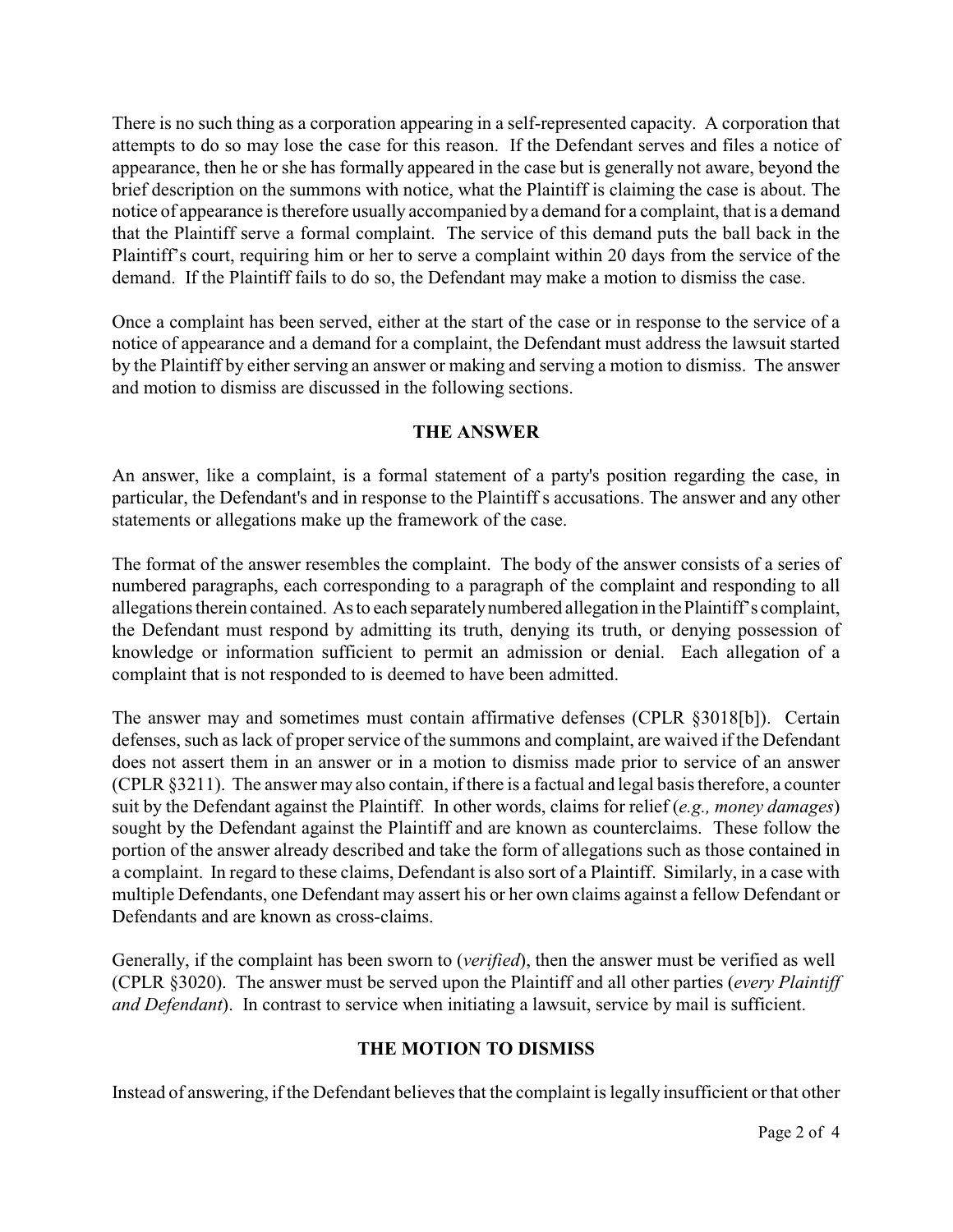appropriate grounds (*reasons*) exist, he or she may make a motion to dismiss the complaint. This motion must be made in a timely fashion (*within the same time frame for service of an answer*) or the Defendant will be in default. A motion is an application to the court for a specific court order within the confines of an existing case. The CPLR defines the kinds of motions that a party may make.

Generally speaking, a motion to dismiss challenges the legal adequacy of a complaint.<sup>1</sup> A motion to dismiss may also be used when it is claimed that dismissal is required because the court never acquired power over the Defendant as a result of some defect in the service of process, because the action was not commenced on time, or for other reasons. In this context process means either a summons with notice or a summons and complaint, however, in general it means any papers used to initiate (*start*) a lawsuit.

As to timeliness, every Plaintiff's case must be brought within one of the various deadlines spelled out in the law, which are known as statutes of limitations. For example, an action for breach of contract must be brought within six years of the breach (CPLR §213). Most personal injury actions must be brought within three years of the injury complained of (CPLR §214). For other limitations, see CPLR Article 2.

If a motion to dismiss is to be made, the party bringing the motion (*movant or moving party*) must prepare a notice of motion or, in certain urgent circumstances, an Order to Show Cause, which advises all the other parties in the action that the motion is being brought, the nature of the motion, what the supporting papers are, what the reasons for the motion are, and when and where the motion will be heard. The date of formal presentation to the judge is called the return date (CPLR §2214[a]).

The moving partymust submit with the notice of motion an affidavit or other proof that explains the nature of the motion and the reasons therefor and which has attached copies of the complaint and any other papers that are necessary to the motion. The complaint and other papers will be called exhibits. If, for example, it is contended that the action was not timely commenced, the affidavit must set forth the facts that show that the action is untimely. To present an argument about a point of law, the moving party may submit a separate document called a memorandum of law (*brief*). Legal argumentation and citations to cases and/or statutes (*laws*) should be limited to factual statements and documentary evidence.

For all motions, at least eight (8) days advance notice must be given to all parties if the papers are served by hand (*personal service*) and at least thirteen (13) days notice must be given if the papers are mailed. Five (5) days are added when service is by mail. Answering papers to the motion, that is, papers in opposition to the motion, must be served at least two (2) days before the return date. However, if the notice of motion is served at least sixteen (16) days prior to the date it is to be heard, it maydemand that answering papers and any notice of cross-motion be served at least seven (7) days

 $^1$  A Plaintiff may also use such a motion to strike an affirmative defense contained in an answer.